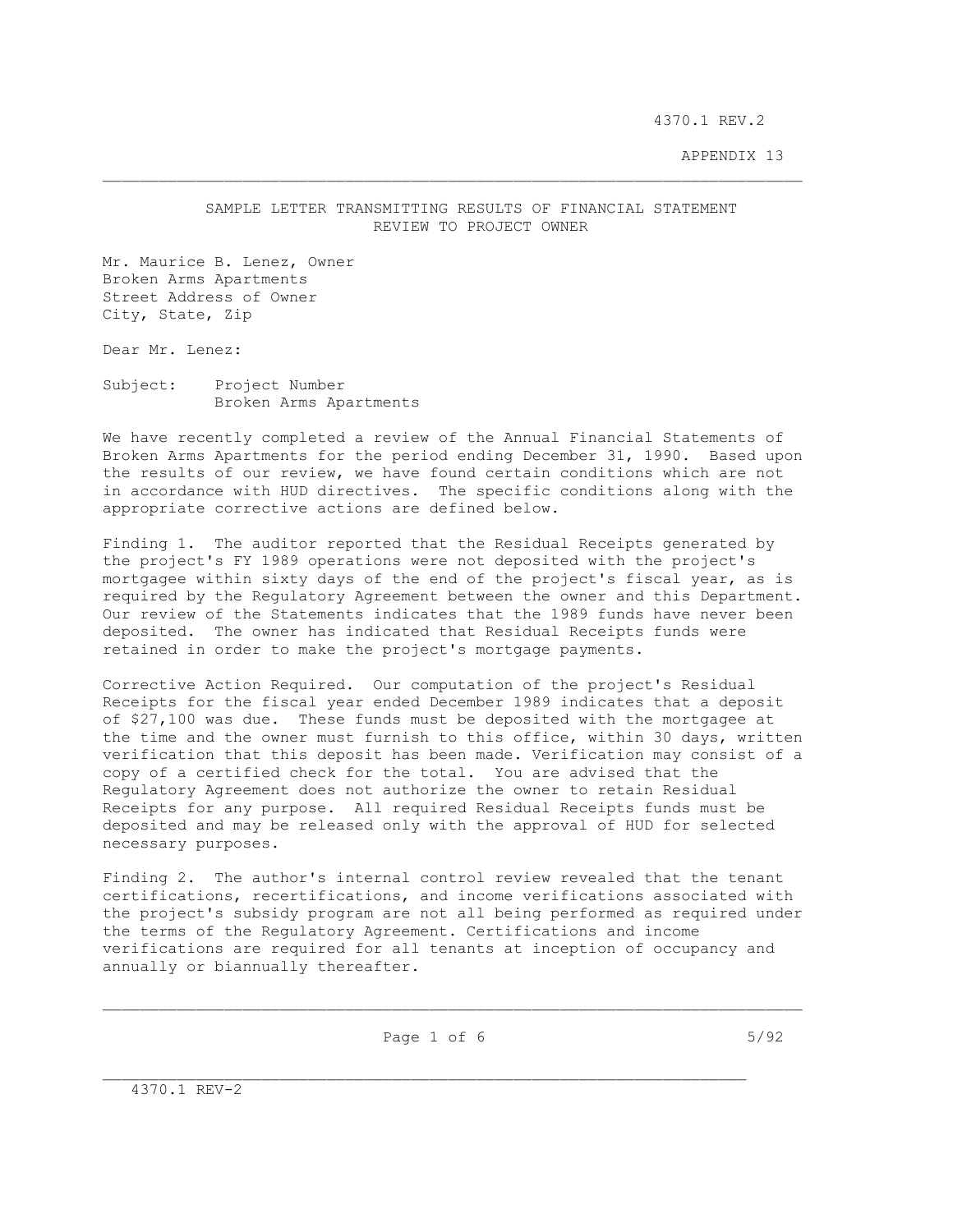## APPENDIX 13

Corrective Action Required. Bring required certifications and income verifications current for all tenants within 60 days and thereafter maintain tenant records in accordance with the program requirements. To ensure that the work is being performed correctly and on schedule, we will schedule an on-site Occupancy Review in approximately 60 days.

\_\_\_\_\_\_\_\_\_\_\_\_\_\_\_\_\_\_\_\_\_\_\_\_\_\_\_\_\_\_\_\_\_\_\_\_\_\_\_\_\_\_\_\_\_\_\_\_\_\_\_\_\_\_\_\_\_\_\_\_\_\_\_\_\_\_\_\_\_\_\_\_\_\_\_

Finding 3. The auditor's internal control review revealed that project ledger accounts are not being posted on a monthly basis, in accordance with the requirements of HUD Handbook 4370.2. The owner indicated that the project's bookkeeper was being trained to perform this function properly.

Corrective Action Required. Bring postings current within 30 days and perform postings monthly thereafter. Ensure that all financial and accounting requirements are fulfilled. If project staff is not currently capable of performing the functions, the owner should make other arrangements to ensure that all posting is performed monthly and financial records are properly maintained.

Finding 4. The December 31, 1990 Balance Sheet and Note 9 to the Financial Statements indicate that the owner has committed the project to a long-term note in the principal amount of \$44,000, for an unspecified purpose. The Statement of Income and the Statement of Cash Flows identify that project funds in the amount of \$6,500 have been obligated and disbursed for interest on this obligation during the fiscal year. The project's Regulatory Agreement stipulates that the owner may not, without prior HUD approval, incur any liability other than for current operating expenses. HUD has not approved the incurrence of this liability, nor its repayment from project funds.

Corrective Action Required. Advise this office of the purpose for which the liability was incurred, in order that a determination may be made concerning its appropriateness to the project's needs. If it is not determined that the funds were required for a legitimate and essential project need, we may approve the liability and the retirement of the note with project funds. Until such a determination is made, additional project funds may not be used to repay this obligation or the interest thereon. If it is determined that the obligation was not incurred for an appropriate project purpose, the mortgagor will be required to restore to the project funds already paid against the obligation.

5/92 Page 2 of 6

 $\mathcal{L}_\text{max}$ 

4370.1 REV-2

APPENDIX 13

Finding 5. The permitted management fee for the project is 5 percent of gross collections, as defined in the Management Agreement. Based on receipts of \$307,000, according to the Statement of Cash Flows, the allowable fee for 1990 is \$15,350. In addition, a fee was payable from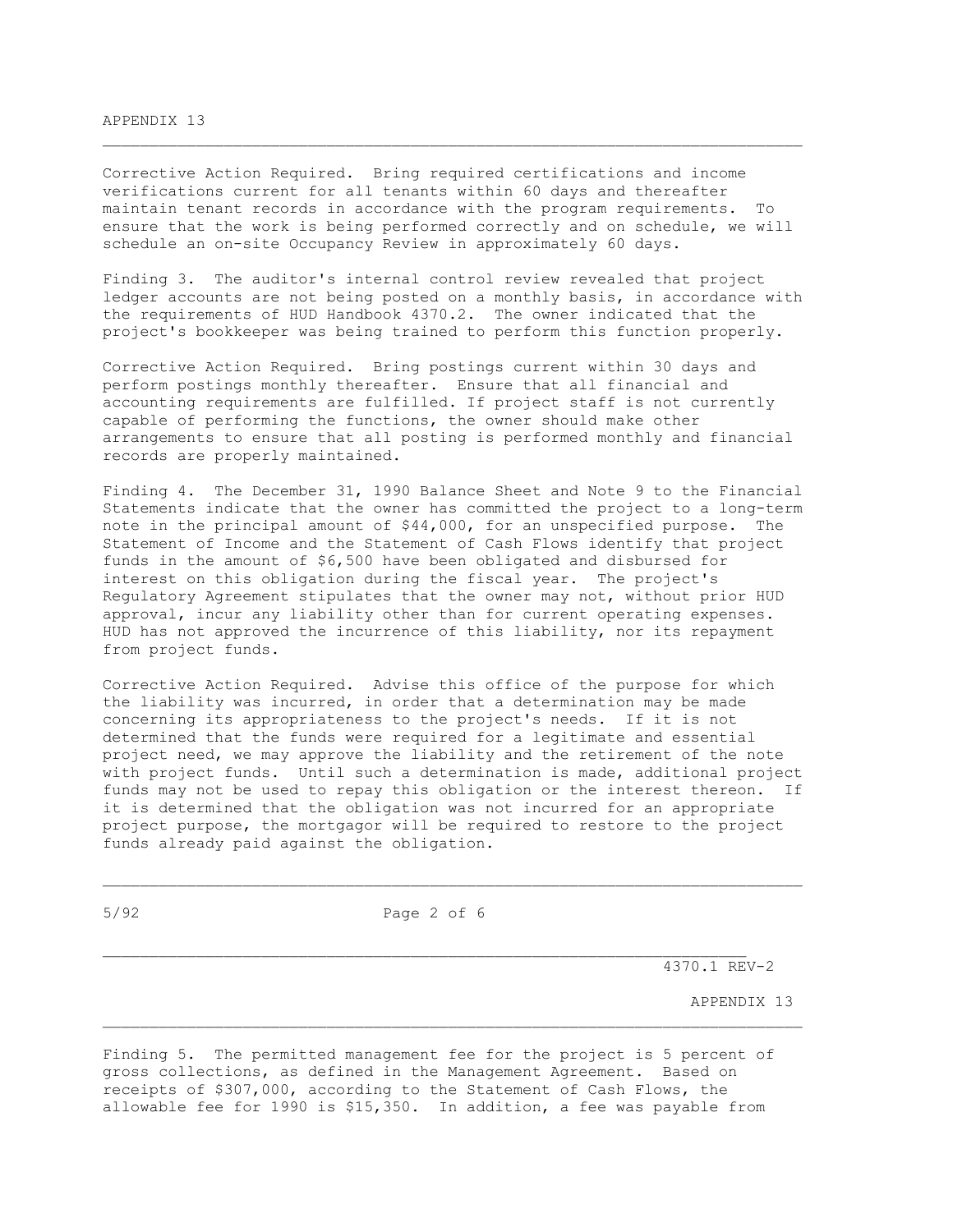prior years in the amount of \$1,800, for a total allowable fee to be taken of \$17,150. The management fee expensed for the year on the Statement of Income is \$20,600; fees have been paid during the year totaling \$18,510, and the Balance Sheet shows a management fee payable at year's end of \$1,550. Hence, excessive management fees have been accrued and paid for the fiscal year.

Corrective Action Required. Restore to the project the excess fee of \$1,360 already paid to the management agent (i.e., \$18,510 - \$15,350 - \$1,800) and remove the \$1,500 management fee payable carried on the Balance Sheet. The total fee allowed to be paid during the year is the \$15,350 earned plus the \$1,800 prior year payable. Evidence shall be furnished to this office that the \$1,360 has been restored to the project and the payable reversed.

Finding 6. The financial statements reveal an apparent discrepancy between rents accrued and rents collected. According to the Statement of Income, the project accrued tenant rental charges of \$288,800, exclusive of Rent Supplement charges of \$52,200, less vacancies of \$34,000, for net collectible rent from the tenants of \$254,800 for the year. The Statement of Cash Flows indicates that \$254,800 was collected from tenants, 100 percent of the accrual. However, according to the Balance Sheet, tenant receivables at year's end totaled \$4,600, an increase of \$700 over the prior year. This indicates that charges have actually been accrued in the amount of \$255,500.

Corrective Action Required. Clarify the discrepancy described and furnish a summary of rental charges accrued to the tenants for fiscal year 1990. If the discrepancy cannot be resolved in this manner, further corrective actions may be necessary.

Finding 7. The fiscal year end Balance Sheet indicates a security deposit account balance of \$4,600 and a security deposit liability of \$4,750. The project's Regulatory Agreement requires that the balance in the security deposit trust account shall at all times equal or exceed the total outstanding security deposit liability.

Corrective Action Required. Immediately fund the security deposit trust account to the current level of liability and provide confirmation of the funding to this office. The account must be kept fully funded at all times, as security deposit funds belong not to the project but to the tenants.

Page 3 of 6 5/92

 $\mathcal{L}_\text{max}$ 

4370.1 REV-2

APPENDIX 13

Finding 8. The project owner has taken unauthorized distributions from project funds during the fiscal year. Sponsor dividends of \$26,950 were taken during the fiscal year when the prior year's remaining liability totaled only \$8,000. No further dividends beyond the \$8,000 were eligible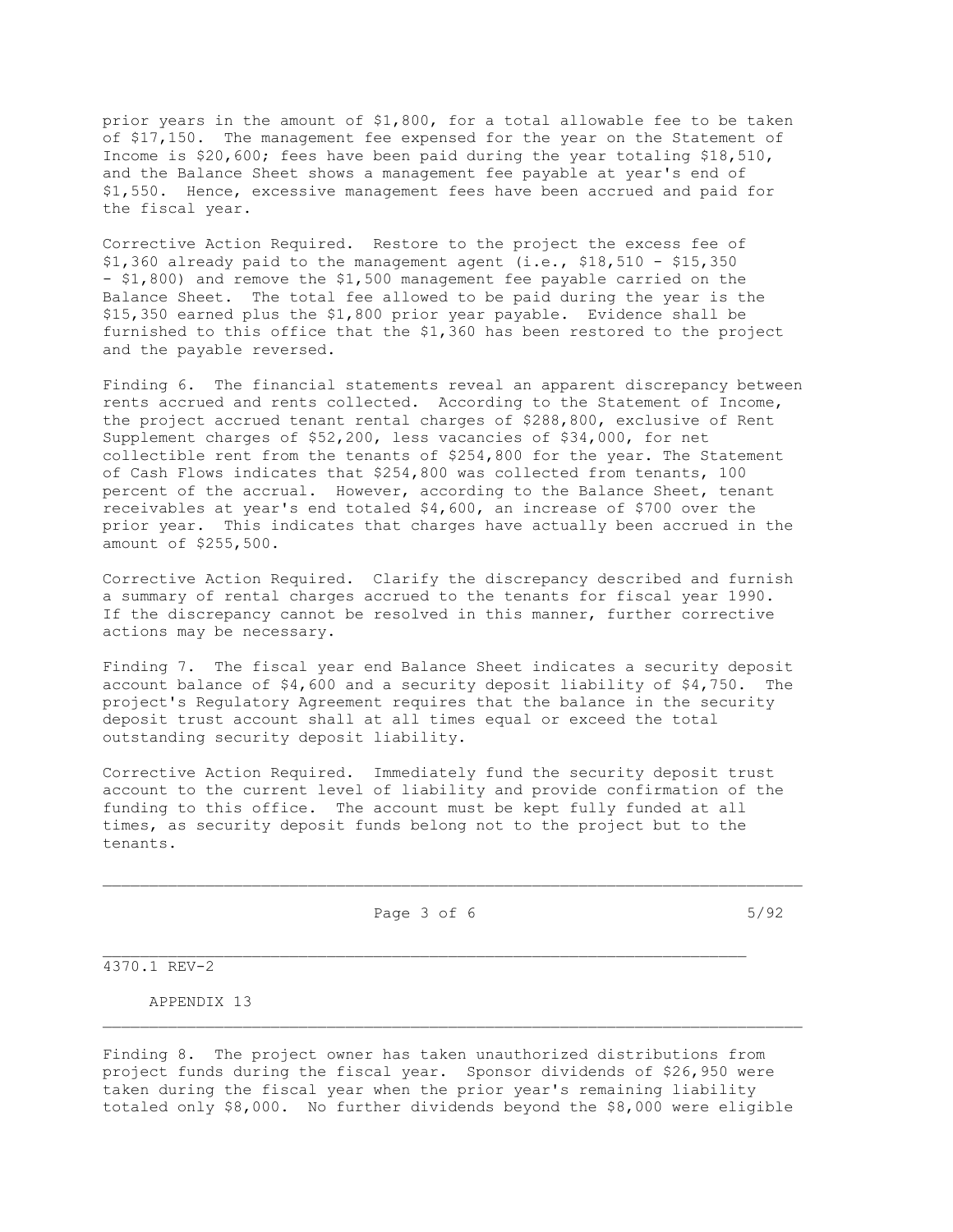until after the 1990 books had been closed and surplus cash determined. Surplus cash computations for fiscal years 1989 and 1990 reveal that a portion of the \$26,950 was ultimately earned and available for distribution, but that a portion must be returned:

| 12/31 surplus cash at end of prior fiscal year | \$35,100 | \$1,800  |
|------------------------------------------------|----------|----------|
| Distribution earned during FY                  | 14,800   | 14,800   |
| Distribution unpaid from prior FY              |          | 8,000    |
| Distribution paid during FY                    | 6,800    | 26,950   |
| Distribution payable 12/31                     | 8,000    | (4, 150) |
| Available for distribution next FY             | 8,000    |          |
| Residual Receipts deposit required             | 27,100   | 5,950    |

1989 1990

The 1990 Statements indicate no deposit to Residual Receipts was made for 1989.

Corrective Action Required. Deposit in the Residual Receipts account \$33,050 for fiscal year 1989 and 1990 and provide verification that this deposit has been made. The mortgagor is advised that distributions may be taken only after the end of the fiscal year and only from surplus cash then available.

Finding 9. The Balance Sheet and Note 2 to the Financial Statements indicate that the project owner took a loan of \$15,000 from project funds during the fiscal year. The project's Regulatory Agreement prohibits the owner from using project funds for any purpose not related and essential to the operation of the project.

Corrective Action Required. Immediately return the \$15,000 loan to the project account at this time and furnish evidence that this restoration has been accomplished. Evidence may be in the form of a copy of a certified check payable to the project.

Finding 10. As of the fiscal year closing date, the project had sufficient funds to meet its anticipated month-to-month expenses and mortgage payments. However, the project is in moderate danger of experiencing financial problems because of several key facts of operation during the fiscal year. Project rents are established to generate sufficient income to meet normal operating costs and debt service requirements with a 5 percent vacancy and bad debts factor. During fiscal year 1990, the project's vacancy and bad debt loss totaled \$34,250 - i.e., greater than 10 percent of its potential gross income. This higher than expected vacancy and collection loss resulted in an operating deficit. Similarly, project cash needs totaled \$359,020, while the rents were established to provide

\_\_\_\_\_\_\_\_\_\_\_\_\_\_\_\_\_\_\_\_\_\_\_\_\_\_\_\_\_\_\_\_\_\_\_\_\_\_\_\_\_\_\_\_\_\_\_\_\_\_\_\_\_\_\_\_\_\_\_\_\_\_\_\_\_\_\_\_\_\_\_\_\_\_\_

5/92 Page 4 of 6

 $\mathcal{L}_\text{max}$ 

4370.1 REV-2

APPENDIX 13

for needs of \$341,000 at 100 percent occupancy and \$323,950 at 95 percent occupancy. With a 10 percent plus bad debt and vacancy loss the project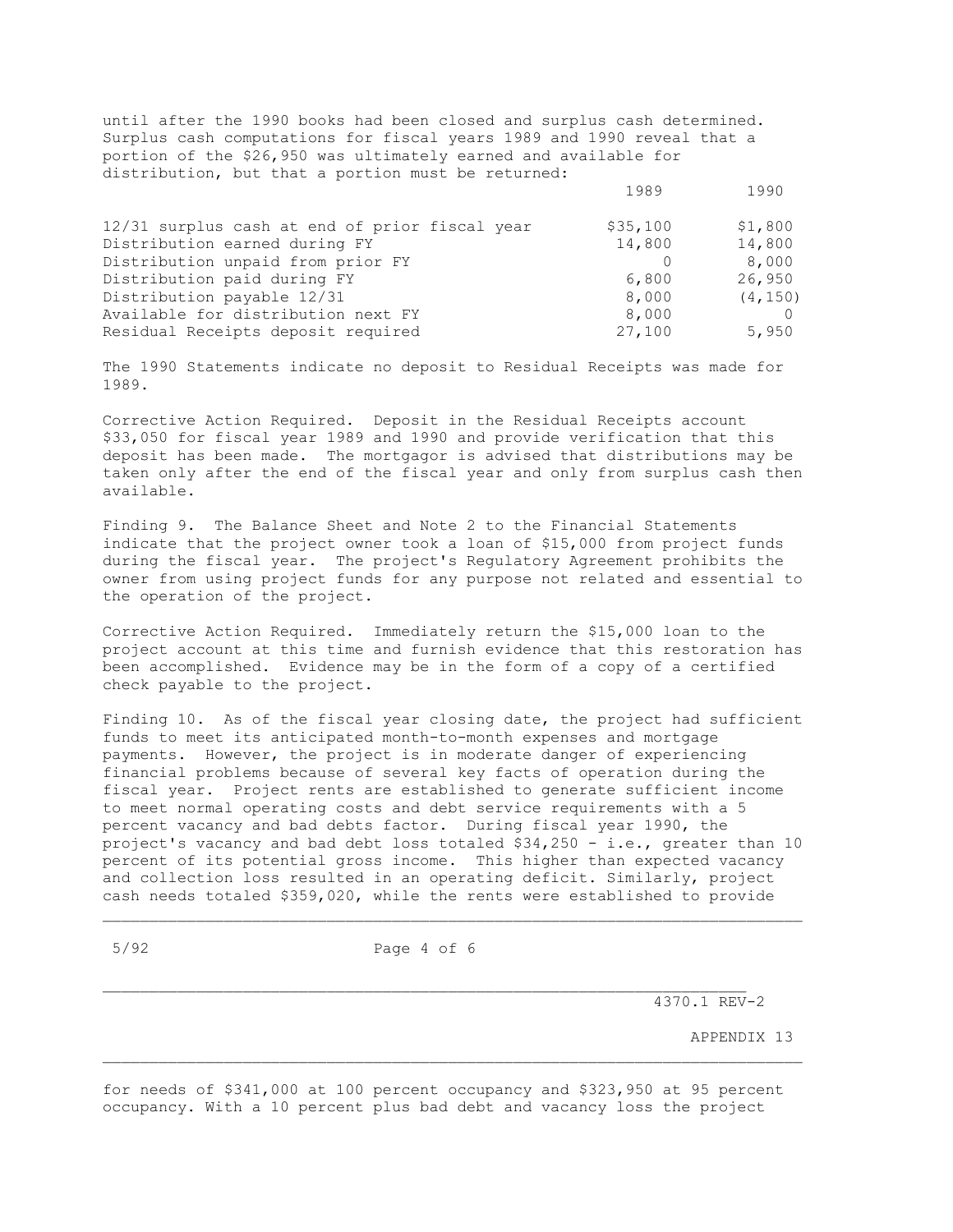accrued income of only \$307,000, \$52,000 below its actual cash expenditures for the year. The project's two year trend is toward a worsening financial position.

Corrective Action Suggested. In order to improve the project's cash position and ensure future solvency, it is necessary that the owner reduce the vacancy and bad debt loss to within the levels assumed by HUD in rental processing, and analyze project expense to determine if they can be reduced or if a rental increase request is necessary so that project income, at 95 percent occupancy and collection, can support project expenses. If current vacancy factors are due not to project performance, but to market conditions, plans should be proposed to improve project marketability.

Finding 11. Certain project expenses appear unreasonable in terms of the project's fiscal year performance:

- (1) While actual project income decreased \$32,800 from fiscal year 1989 to 1990, due to a vacancy rate increase from .2 percent to 9.9 percent, at the same time the project office staff salaries increased by 50 percent and advertising and leasing expenses remained stable. While an increase in advertising/leasing expense would have appeared warranted, the 50 percent increase in office salaries does not appear justified and did not appear to produce results. We are not aware of any special leasing/outreach efforts undertaken, tenant files are incomplete, and recertifications are past due.
- (2) The Statement of Income for 1989 and 1990 indicate that \$21,000 was incurred for project repairs done by an outside contractor. However, on-site operating and maintenance staff costs did not decrease appreciably in 1990, which suggests that excessive staff may have been employed that year. The HUD Physical Inspection Report of June 1990 did not note any improvement in maintenance conditions nor that project deterioration noted previously had been turned around. In light of the 1990 performance, the office staff and maintenance/operating staff payroll expenses appear excessive.

Corrective Action. Provide breakdown of 1990 office salaries expense and explain 50 percent increase in that line item. Excessive project staffing expenses, as identified above, should be reduced so that only necessary costs are incurred. If contracted repairs are to be continued, project staff should be reduced accordingly to control the overall repair cost. All personnel should be reviewed to ensure that each is performing acceptably those tasks for which employed and that the staff size is appropriate for the

 $\mathcal{L}_\text{max}$ 

\_\_\_\_\_\_\_\_\_\_\_\_\_\_\_\_\_\_\_\_\_\_\_\_\_\_\_\_\_\_\_\_\_\_\_\_\_\_\_\_\_\_\_\_\_\_\_\_\_\_\_\_\_\_\_\_\_\_\_\_\_\_\_\_\_\_\_\_\_\_\_\_\_\_\_

Page 5 of 6 5/92

4370.1 REV-2

APPENDIX 13